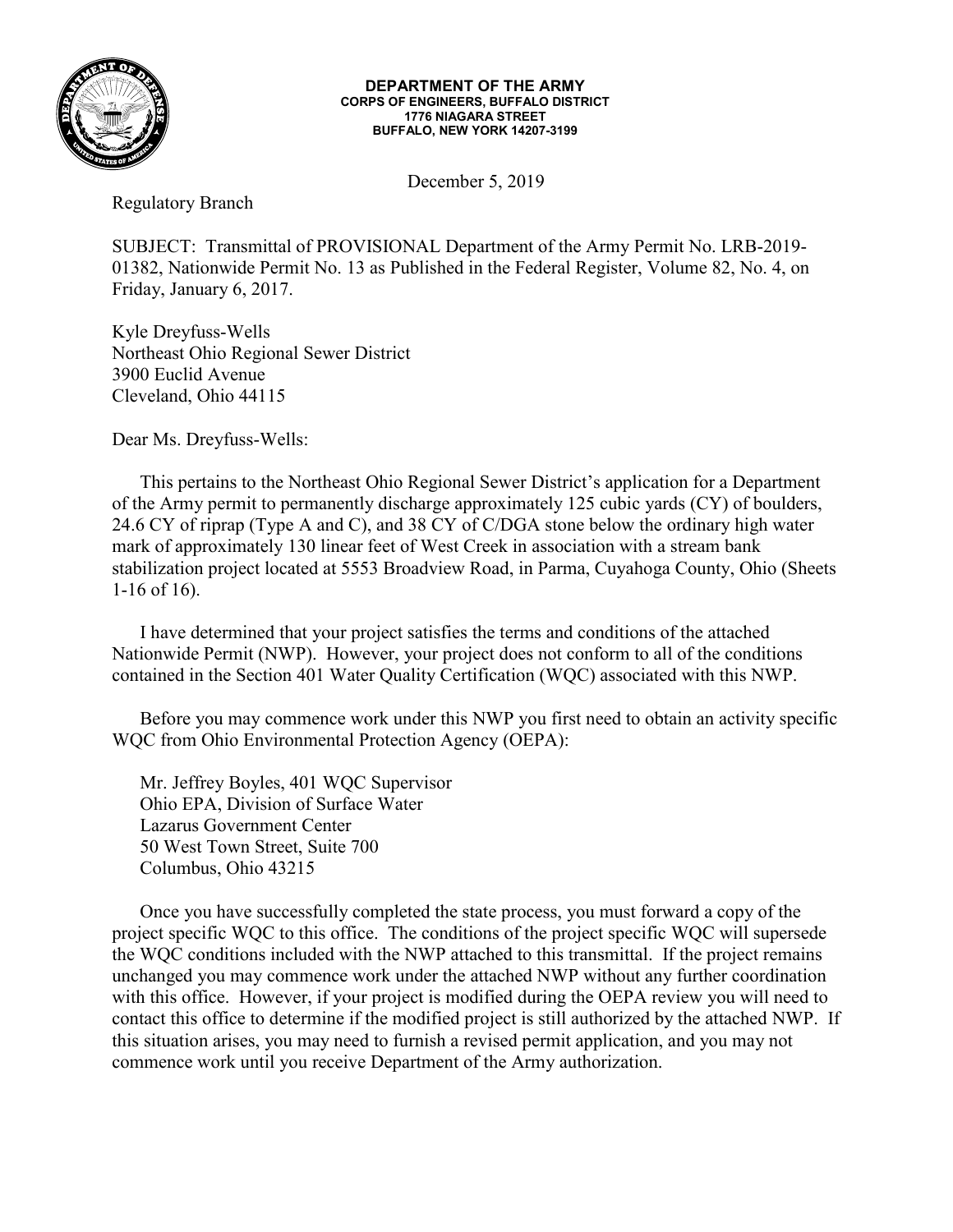SUBJECT: Transmittal of PROVISIONAL Department of the Army Permit No. LRB-2019- 01382, Nationwide Permit No. 13 as Published in the Federal Register, Volume 82, No. 4, on Friday, January 6, 2017.

Verification of the applicability of this NWP is valid until March 18, 2022 unless the NWP is modified, suspended, revoked, or the activity complies with any subsequent permit modification. Please note in accordance with 33 CFR part 330.6(b), that if you commence or are under contract to commence an activity in reliance of the permit prior to the date this Nationwide permit expires, is suspended or revoked, or is modified such that the activity no longer complies with the terms and conditions, you have twelve months from the date of permit modification, expiration, or revocation to complete the activity under the present terms and conditions of the permit, unless the permit has been subject to the provisions of discretionary authority.

It is your responsibility to remain informed of changes to the NWP program. A public notice announcing any changes will be issued when they occur and will be available for viewing at our website: http://www.lrb.usace.army.mil/Missions/Regulatory.aspx. Finally, note that if your activity is not undertaken within the defined period or the project specifications have changed, you must immediately notify this office to determine the need for further approval or reverification.

In addition to the general conditions attached to the NWP, your attention is directed to the following Special Conditions which are also appended at the end of the NWP General Conditions:

- 1. The permittee must notify the Regulatory Branch, in writing, at least one day prior to the date the activities authorized in Waters of the United States, including wetlands, are scheduled to begin. Notification shall either be by: 1) e-mail sent to david.w.leput $2$ @usace.army.mil AND [LRB.Regulatory@usace.army.mil;](mailto:LRB.Regulatory@usace.army.mil) or 2) mailed to the following address: Mr. David Leput, U.S. Army Corps of Engineers, Buffalo District, 1776 Niagara Street, Buffalo New York 14207-3199.
- 2. To reduce any potential adverse effects on the federally endangered Indiana bat (*Myotis sodalis*), trees (woody stems greater than 5 inches Diameter at Breast Height) must not be cut between April 1 and September 30, of any year.
- 3. To reduce any potential adverse effects on the federally threatened Northern long-eared bat (*Myotis septentrionalis*), trees (woody stems greater than 3 inches Diameter at Breast Height) must not be cut between April 1 and September 30, of any year.
- 4. The permittee is prohibited from performing in-water work between April 15 and June 30 to preclude adverse impacts on the spawning, nursery, and feeding activities of indigenous fish species. For 2020 only, the permittee may perform in-water work during the entire restriction period.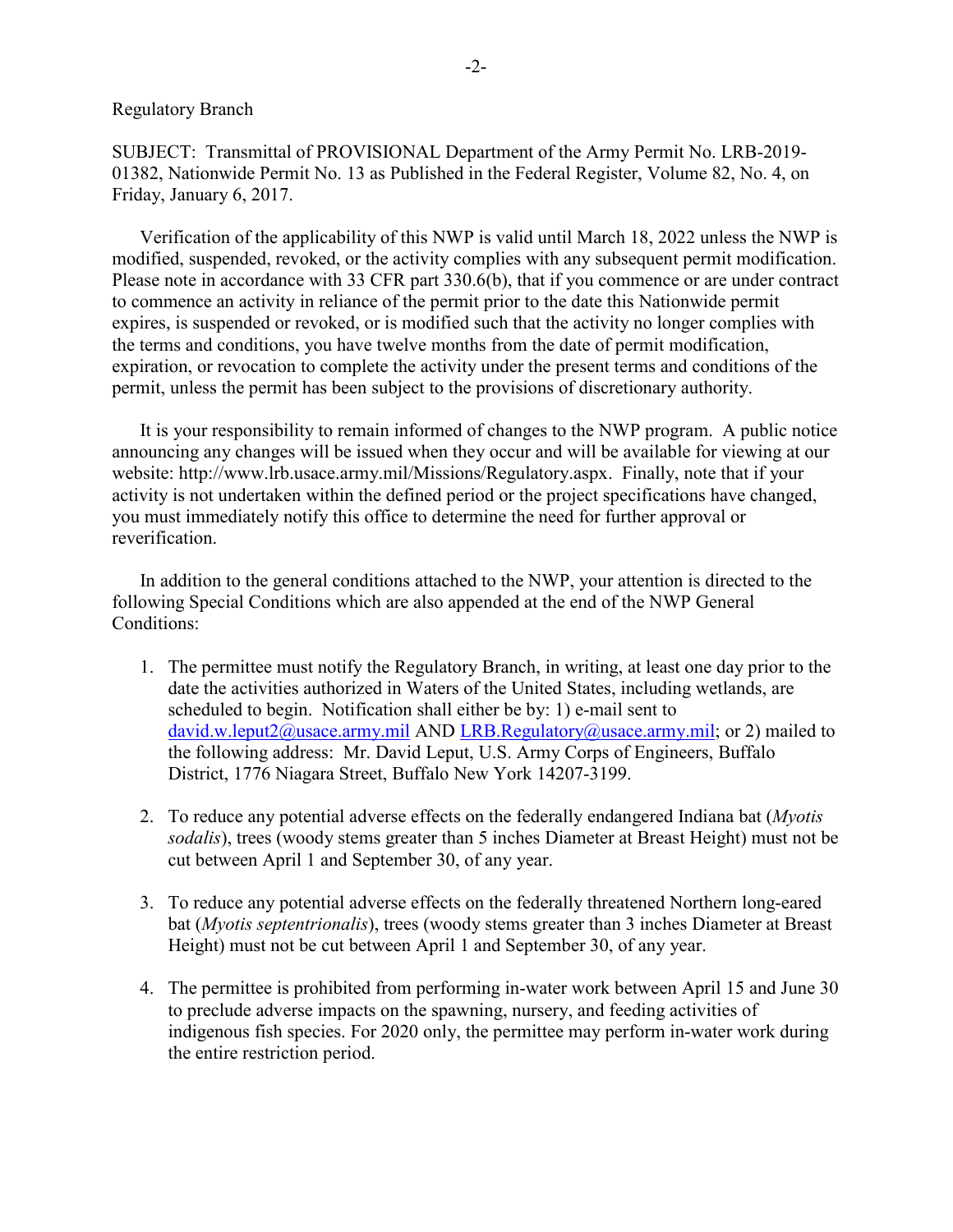## Regulatory Branch

SUBJECT: Transmittal of PROVISIONAL Department of the Army Permit No. LRB-2019- 01382, Nationwide Permit No. 13 as Published in the Federal Register, Volume 82, No. 4, on Friday, January 6, 2017.

- 5. You are responsible for ensuring that the contractor and/or workers executing the activity(s) authorized by this permit have knowledge of the terms and conditions of the authorization and that a copy of the permit document is at the project site throughout the period the work is underway.
- 6. At the request of an authorized representative of the Buffalo District, U.S. Army Corps of Engineers, the permittee must allow access to the project site to determine compliance with the conditions of this permit.
- 7. The permittee must obtain, or a waiver of, an Individual Section 401Water Quality Certification (WQC) from the State of Ohio prior to the use of this Nationwide Permit. Once issued, the WQC is part of this permit pursuant to Section 401(d) of the Clean Water Act. Noncompliance with any limitation or requirements stated in the WQC may be the basis for suspension, revocation or modification of this permit. To obtain the WQC you must contact the Ohio Environmental Protection Agency, Section 401 Certification Unit, PO Box 1049, Columbus, Ohio 43216-1049, or by phone at (614) 644-2494.

This affirmation is limited to the attached NWP and associated Water Quality Certification, and does not obviate the need to obtain any other project specific Federal, state, or local authorization.

A copy of this letter has been sent to the Ohio Environmental Protection Agency, and Ms. Sarah Anderson and Sarah Rehner (Northeast Ohio Regional Sewer District).

Questions pertaining to this matter should be directed to me at (716) 879-4339 by writing to the following address: U.S. Army Corps of Engineers Regulatory Branch, 1776 Niagara Street, Buffalo, NY 14207 or by e-mail at: keith.c.sendziak@usace.army.mil

Sincerely,

SIGNED

 Mark W. Scalabrino Chief, Ohio Application Evaluation Section

Enclosures